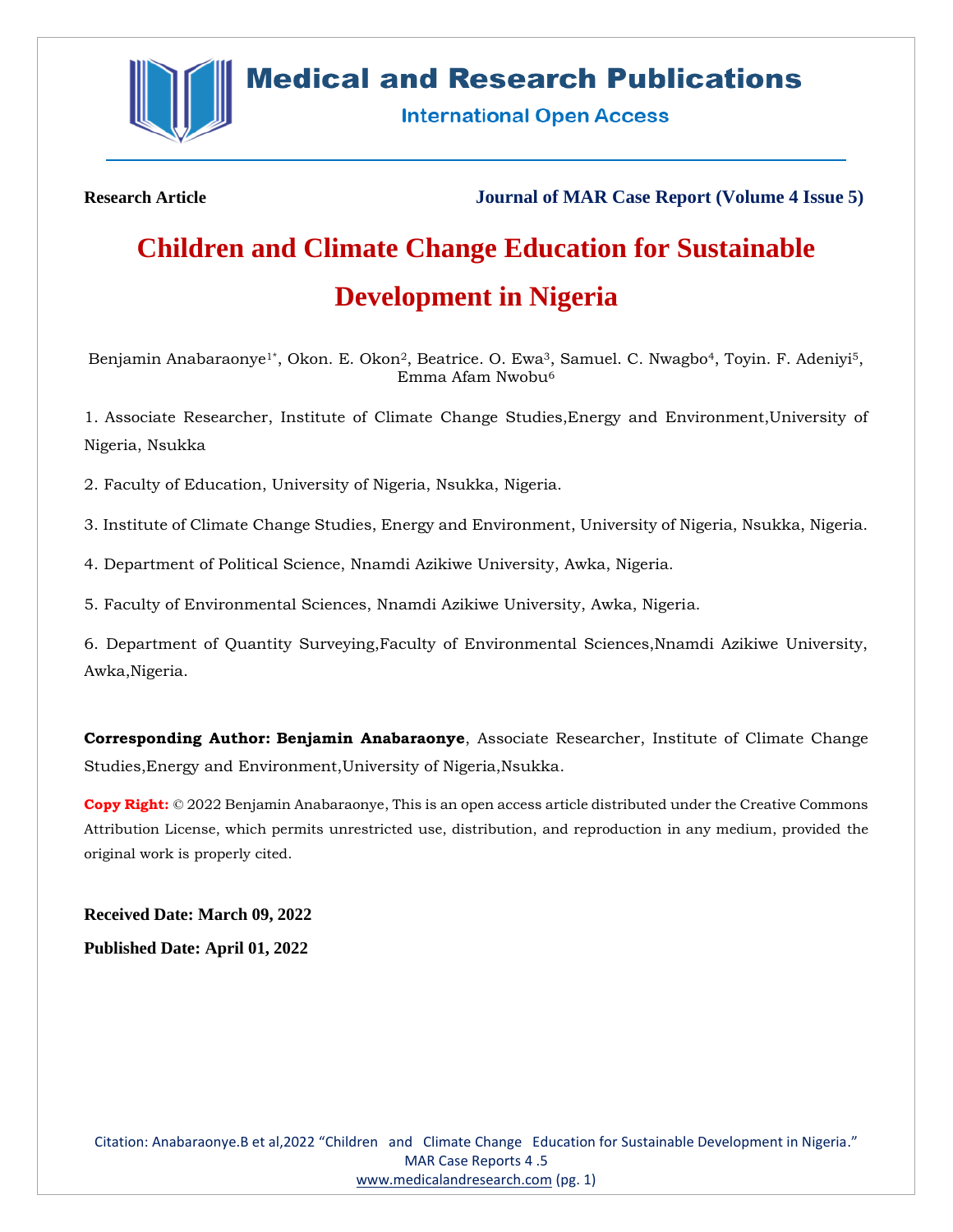### *Abstract*

*Children need to be well educated on the impacts of climate change and ways to effectively adapt and mitigate for sustainable development in Nigeria. Climate change is affecting school children, facilities and activities, school attendance, and learning in a profound way. There is great need to improve public understanding of the potential impact of climate change on children in Nigeria. This study identified the great need for Nigerian children to be educated on climate change issues and also be encouraged to develop their talents such as poetry which can be creatively used in climate change adaptation and mitigation in Nigeria. This paper identified poetry as one of those valuable tools which can be used to educate our young ones. This paper concluded by identifying the innovative tool of poetry which can be used in climate change education for children in Nigeria in order to achieve sustainable development.*

*Keywords: Children, Climate Change, Education, Poetry, Sustainable Development*

# **Introduction**

Education is the bedrock of the society and the wings on which our nation can soar to greater heights. Education for the sustainable development of the various sectors of our nation will certainly require lifelong learning(Anabaraonye, 2017).According to the World Health Organization(WHO) Director General on the World Health Day 2008, "Climate change is one of the greatest challenges of our time. Climate change will affect, in profoundly adverse ways, some of the most fundamental determinants of health: food, air, water. In the face of this challenge, we need champions throughout the world who will work to put protecting human health at the center of the climate change agenda (Chan, 2008)". Lifelong learning which begins from cradle is very vital for every child that will grow to become leaders of tomorrow. This lifelong learning which can be formal or informal will ensure the growth and development of the Nigerian children mentally, emotionally, spiritually and socially. Lifelong learning ensures that every child grows up to become responsible citizens of their communities who contribute meaningfully to the sustainable development of their communities and nation. Through lifelong learning which starts from the cradle, children are equipped to stand and be counted in the quest to find solutions to issues of global warming, climate change and environmental pollution which are challenges facing the world today(Anabaraonye, 2017). Education is an essential element of the global response to climate change. It helps young people understand and address the impact of global warming, encourages changes in

Citation: Anabaraonye.B et al,2022 "Children and Climate Change Education for Sustainable Development in Nigeria." MAR Case Reports 4 .5 [www.medicalandresearch.com](http://www.medicalandresearch.com/) (pg. 2)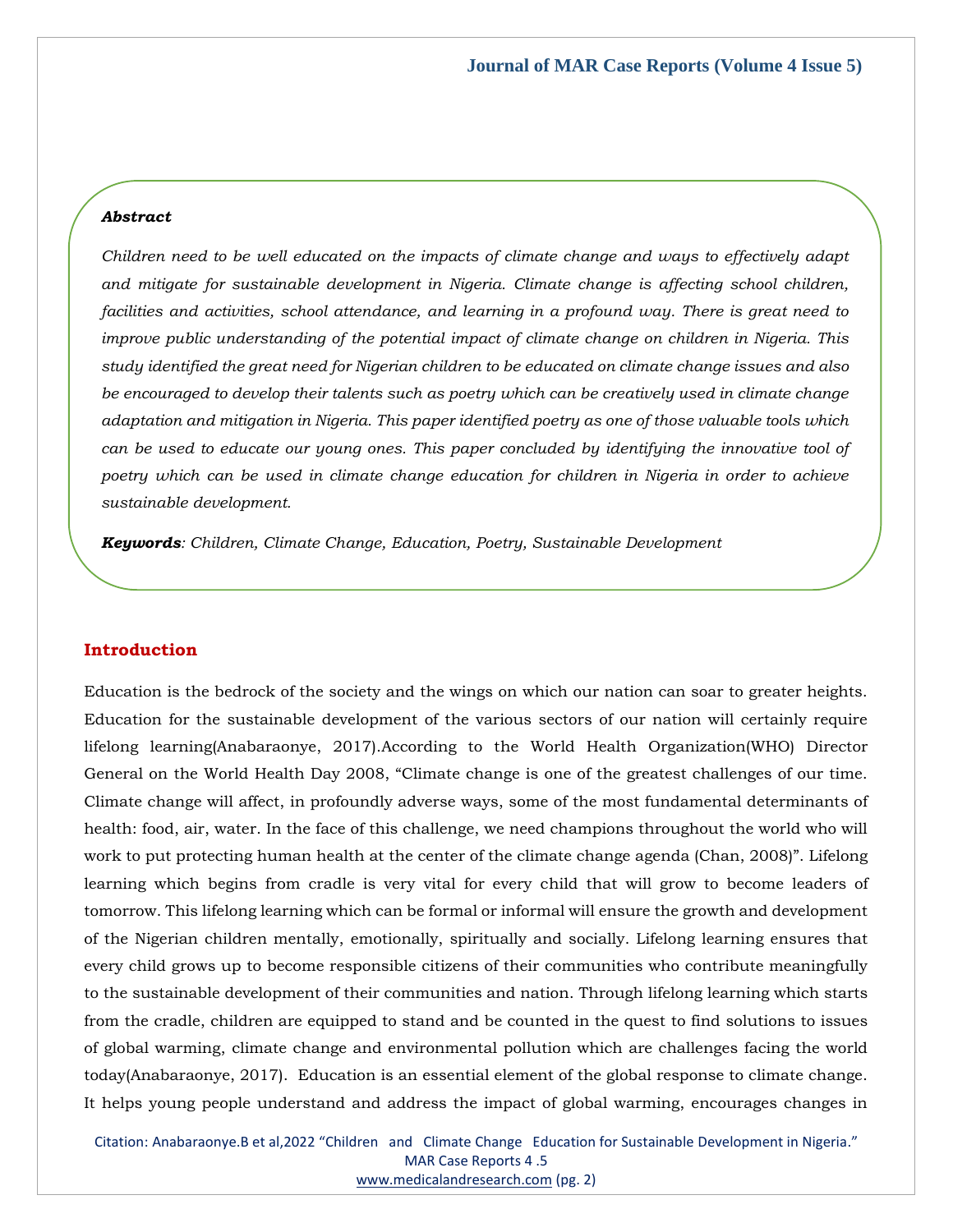their attitudes and behaviors and helps them to adapt to climate change-related trends. Children of today will be leaders of tomorrow and investment in their education secures our future too(UNESCO,2015).

Our children must be well equipped with the right information about climate change and other related issues of national and global concern in order survive and thrive amidst the challenges facing the world today. This implies that there are potentials in every Nigerian child which need to be harnessed with the tool of education to ensure maximum profitability and national sustainability(Amanchukwu, Amadi & Oluebube, 2015). Climate change is a global phenomenon which is evident in Nigeria. It is an international issue which requires both national and international approach and indigenous knowledge. The impact of climate change has no border and it directly affects global sustainable development, livelihood and man's ability to coexist on earth (Sambo, 2010). Climate change education is therefore very important for children in Nigeria in order to achieve sustainable development.

#### **The Impacts Of Climate Change On Nigerian Children**

There are 2.3 billion children in the world representing 30% of the world's population, and this number is increasing. This makes them(children) the largest group of people affected by climate change. Children are also more vulnerable than adults to its harmful effects. Many children born today will enjoy vast opportunities unavailable about 30 years ago. However, despite the advances observed in the last decades, the global crisis posed by climate change has the potential to undermine all the gains that have been achieved in child survival and development, and to even promote greater dangers for the future(UNICEF,2015). Climate change undermines children's most basic rights, putting their survival and wellbeing in danger. Major climate related-risks which can have a profound impact on children arise from the following phenomena:

(i)Drought and water stress;

(ii)Floods and severe storms;

(iii)Heat stress;

(iv)Air pollution;

(v)Change in the incidence and geographic spread of diseases(UNICEF,2015),

#### **Understanding Climate Change And Sustainable Development**

Climate change has been described as an existential threat to human well-being. Globally, it affects the social and environmental determinants of health: clean air, safe drinking water, sufficient food and secure shelter. The effects of climate change are far-reaching and include heat waves and severe weather,

Citation: Anabaraonye.B et al,2022 "Children and Climate Change Education for Sustainable Development in Nigeria." MAR Case Reports 4 .5 [www.medicalandresearch.com](http://www.medicalandresearch.com/) (pg. 3)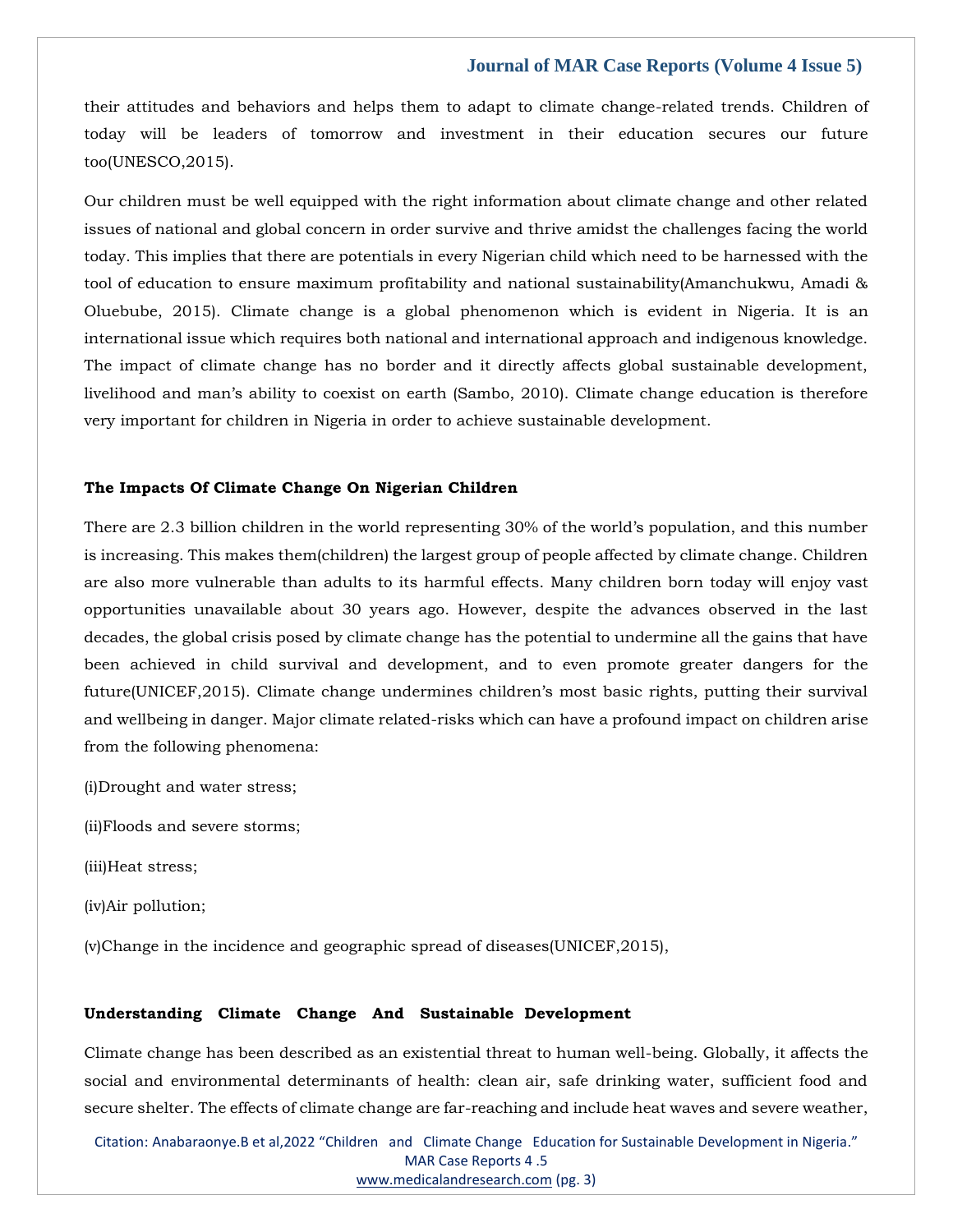deteriorated air quality, displacement and migration of vectors resulting in increase of a range of diseases related to water and ecological factors. Increasing incidences of mental health issues are being recorded and identified as a consequence of environmental change(Lu, 2016; PAHO, 2013). Generally, climate change is caused by natural and human activities. Human activities are subdivided into those that either emit large amount of greenhouse gases into the atmosphere contributing to the ozone layer depletion or activities that result in reduced carbon absorption from the atmosphere(Nakagawa,2015). In the first category are industrialization, burning of fossil fuel, gas flaring, urbanization and agriculture. The latter include deforestation, alterations in land use, water pollution and agricultural practices(Lu, 2016; PAHO, 2013). Furthermore, due to its negative effects on economic activities, climate change has transcended the realm of just environmental to being a developmental issue. Its impact is far reaching, traversing agriculture (Crops and Livestock), freshwater resources, coastal water resources and fisheries, forests, biodiversity, health and sanitation, human settlements and housing, transport and communication, energy, industry and commerce, disaster, migration and security, livelihood, vulnerable groups and education (Lu, 2016; PAHO, 2013). Climate change adaptation refers to the ability of a system to adjust to climate change (including climate variability and extremes) to moderate potential damage, to take advantage of opportunities, or to cope with the consequences. Climate change mitigation is any action taken to eliminate or reduce the long-term risk and hazards of climate change to human life, property and the society. The Intergovernmental Panel on Climate Change(IPCC) defines mitigation as: "An anthropogenic intervention to reduce the sources or enhance the sinks of greenhouse gases" (GGW,2018; IPCC,2007a).The term 'Sustainable Development' has been popularized by the World Commission on Environment and Development(WCED), in its 1987 report entitled, 'Our Common Future'. The commission defined sustainable development as 'the development that meets the needs of the present without compromising the ability of future generation to meet their own needs(WCED,1987)'. Climate action is among the United Nations Sustainable Development Goals (SDG 13).

## **Methodology**

Data used for this study is derived from published works including academic articles, journals, conference papers, textbooks and internet materials. The researchers gathered materials for the research but summarized the characteristics that centered more on children and climate change education for sustainable development in Nigeria. This enabled the researchers to generate the synthesis of various researchers' views on children and climate change education for sustainable development in Nigeria.

Citation: Anabaraonye.B et al,2022 "Children and Climate Change Education for Sustainable Development in Nigeria." MAR Case Reports 4 .5 [www.medicalandresearch.com](http://www.medicalandresearch.com/) (pg. 4)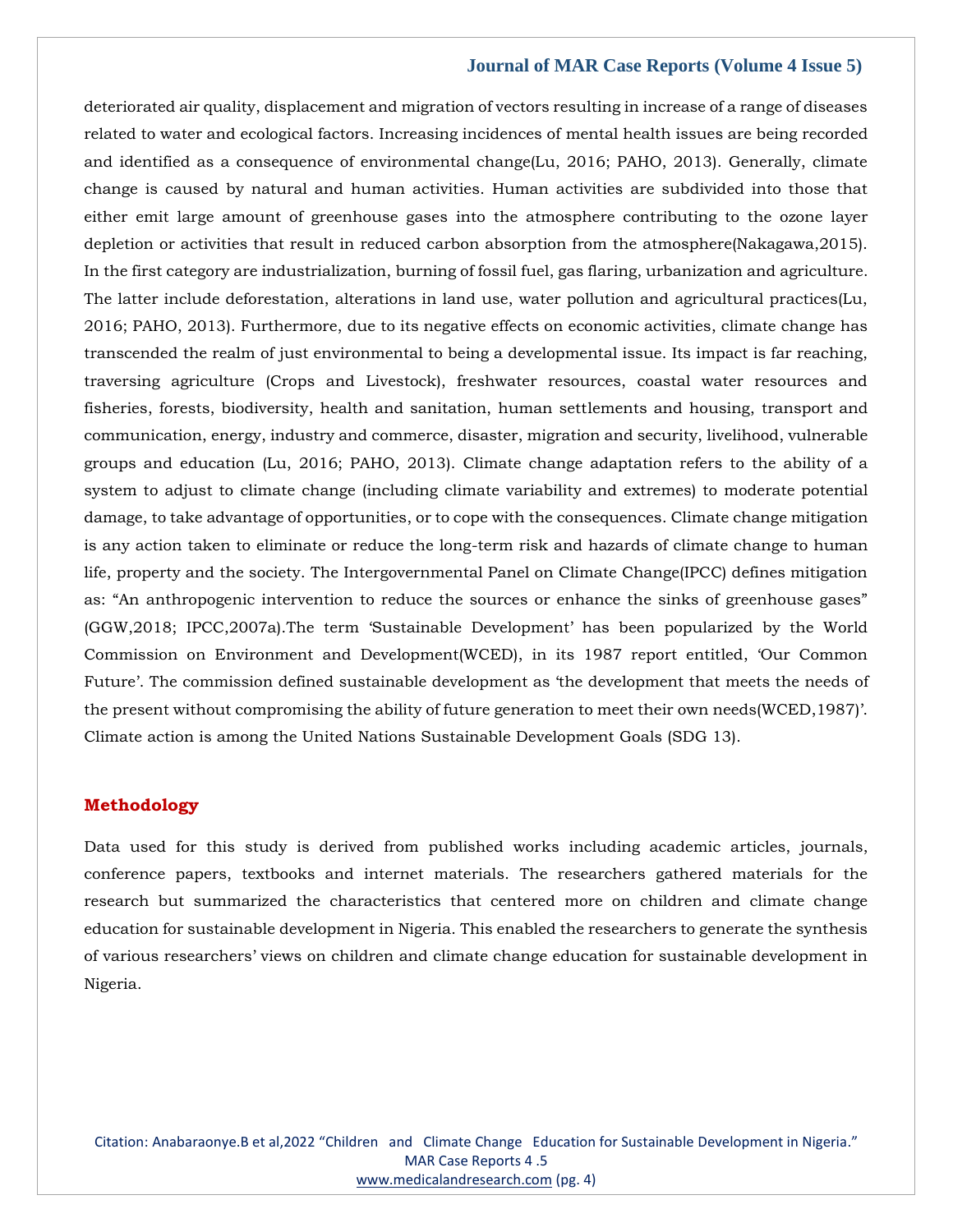## **Result And Discussion**

# **Climate Change Education For The Nigerian Children**

Climate Change Education is of utmost importance for the young ones in the face of global warming and environmental pollution to ensure their sustainable development. Nigerian children need to be well equipped with the right information about climate change in order to thrive amidst the environmental pollution and global warming besetting our communities and nation. Through its Climate Change Education for Sustainable Development programme, The United Nations Educational, Scientific and Cultural Organization(UNESCO) aims to make climate change education a more central and visible part of the international response to climate change. The programme aims to help people understand the impact of global warming today and increase "climate literacy" among young people. It does this by strengthening the capacity of its Member States to provide quality climate change education; encouraging innovative teaching approaches to integrate climate change education in schools and by raising awareness about climate change as well as enhancing non-formal education programme through media, networking and partnerships(UNESCO,2015).Young people at every stage of their education should be informed about the dangers of environmental degradation and the overuse of fossil fuels as well as the prospects of renewable energy. Educators are therefore urged to include climate change education, environment and energy-related topics in the curricula for children(UNICEF,2015).

# **Engaging Nigerian Children In Climate Change Education, Adaptation And Mitigation**

The United Nation's Children Fund(UNICEF) is also playing a great role towards the climate change education, adaptation and mitigation of the impacts of climate change on children in Nigeria and in Africa. Young people need to be given a greater voice on climate change issues. They need a platform from which they can express their demands. They would like to move forward with a multigenerational, multidisciplinary vision: Working together, leaders and youth can redesign how society operates. Together they can lobby for a holistic education and climate-change curriculum so that today's youth are not only climate-change literate but are equipped with the tools to act (UNICEF, 2015).While the accelerating deterioration of the global environment has its most profound effect on children and young people, environmentally aware and empowered children and adolescents are potentially the greatest agents of change for the long-term protection and stewardship of the earth. More than 46 percent of the world's population is now younger than  $25$  years old  $-3$  billion individuals in all. The decisions they make can and will shape the future of our world. The next 10 years are crucial, and they offer an amazing window of opportunity(UN,2015).

Citation: Anabaraonye.B et al,2022 "Children and Climate Change Education for Sustainable Development in Nigeria." MAR Case Reports 4 .5 [www.medicalandresearch.com](http://www.medicalandresearch.com/) (pg. 5)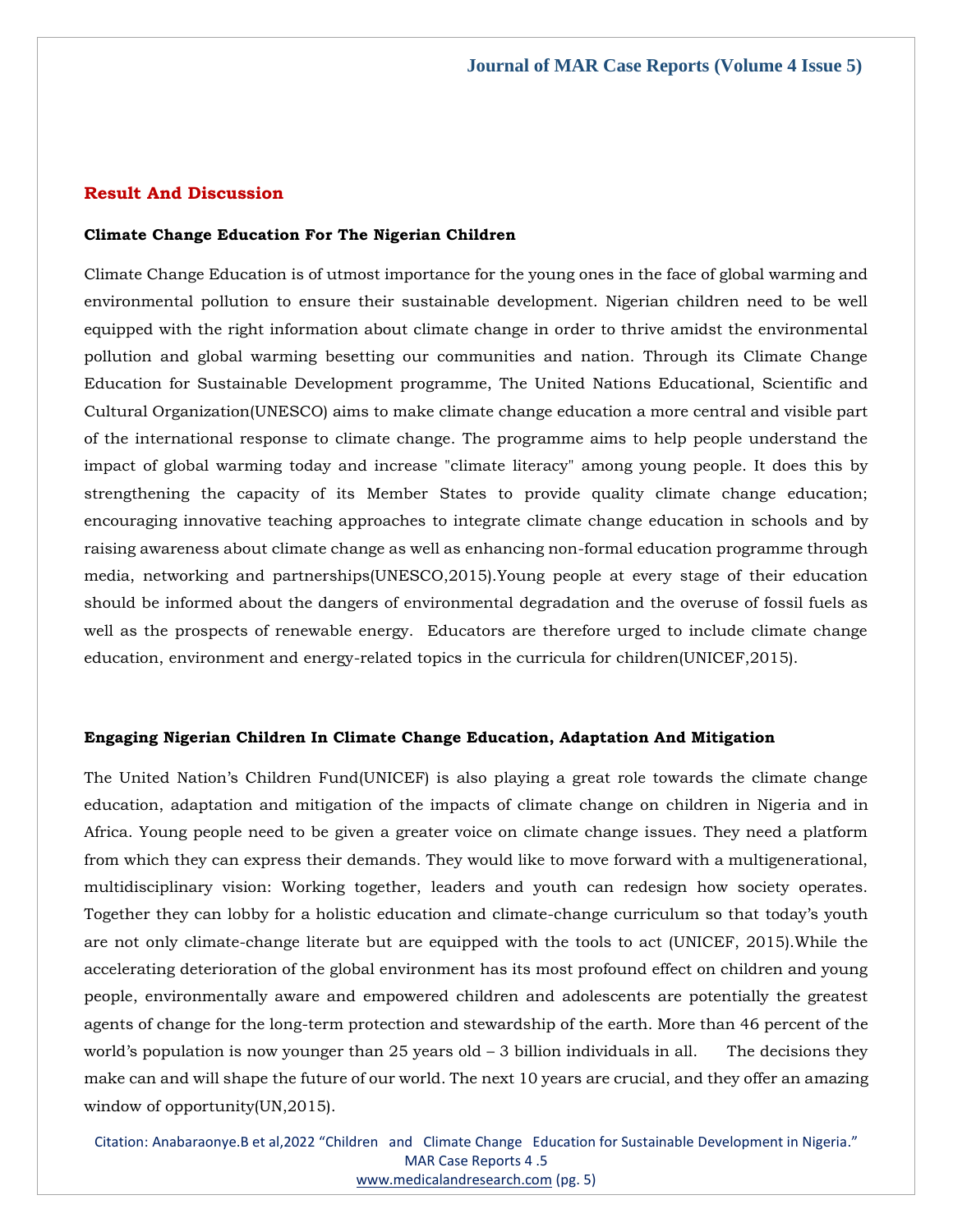Young people's knowledge of water, environment, and health is a largely untapped resource. They are the next generation of water users and environmental stewards in households and communities. The capacity of our children to live in harmony with nature and to manage and maintain local water, air and land resources effectively is absolutely vital. Community-based monitoring and advocacy activities in selected countries have begun to create opportunities for young people to participate in actions that reduce the incidence of water-related disease and deforestation, as well as clean up degraded community environments and watershed areas to improve living conditions for themselves and their families. Children's participation in these activities has succeeded in raising awareness about their role as agents of change. But experience tells us that more must be done to influence the opinion of adults so they regard children as partners in a shared mission. Based on the premise that what children learn today will shape the world tomorrow, instilling environmental awareness at a young age is an effective way to protect the environment. Programmes that improve the availability and quality of environmental education are key interventions for long-term change(UNICEF,2014).

# **Taking Responsibility For Sustainability In Nigeria**

Nigerian children need to be educated on the issues of climate change and encouraged to deploy their skills and talents which should be used effectively to help overcome the environmental and economic challenges facing the country. As we are made to see, no one is too small to make a difference. With millions of children at increased risk from infectious diseases, malnutrition, water scarcity, disasters, and the collapse of public services and infrastructure, the response to the threat of climate change demands investment in child-centered adaptation. Adaptation refers to the process of adjustment to actual or expected climate and its effects. It includes any spontaneous or planned action taken to cope with the impacts of, or reduce vulnerability to, climate change. As such, adaptation represents a whole set of activities, from introducing alternative livelihoods that are not as dependent on natural resources to modifying agricultural practices to be better suited to a drier climate(Amanchukwu, Amadi & Oluebube, 2015).

Child-centered adaptation specifically focuses on the needs and vulnerabilities of children.Climate change is increasingly recognized as an emerging crisis requiring radical and immediate action. While children are among the most vulnerable, they need not be considered passive or helpless victims. Through education, projects and action, children can contribute to every aspect of climate change policymaking, mitigation and adaptation. Furthermore, today's children are tomorrow's business leaders, decision makers and consumers. Children are therefore powerful agents of change(UNESCO,2015).

Citation: Anabaraonye.B et al,2022 "Children and Climate Change Education for Sustainable Development in Nigeria." MAR Case Reports 4 .5 [www.medicalandresearch.com](http://www.medicalandresearch.com/) (pg. 6)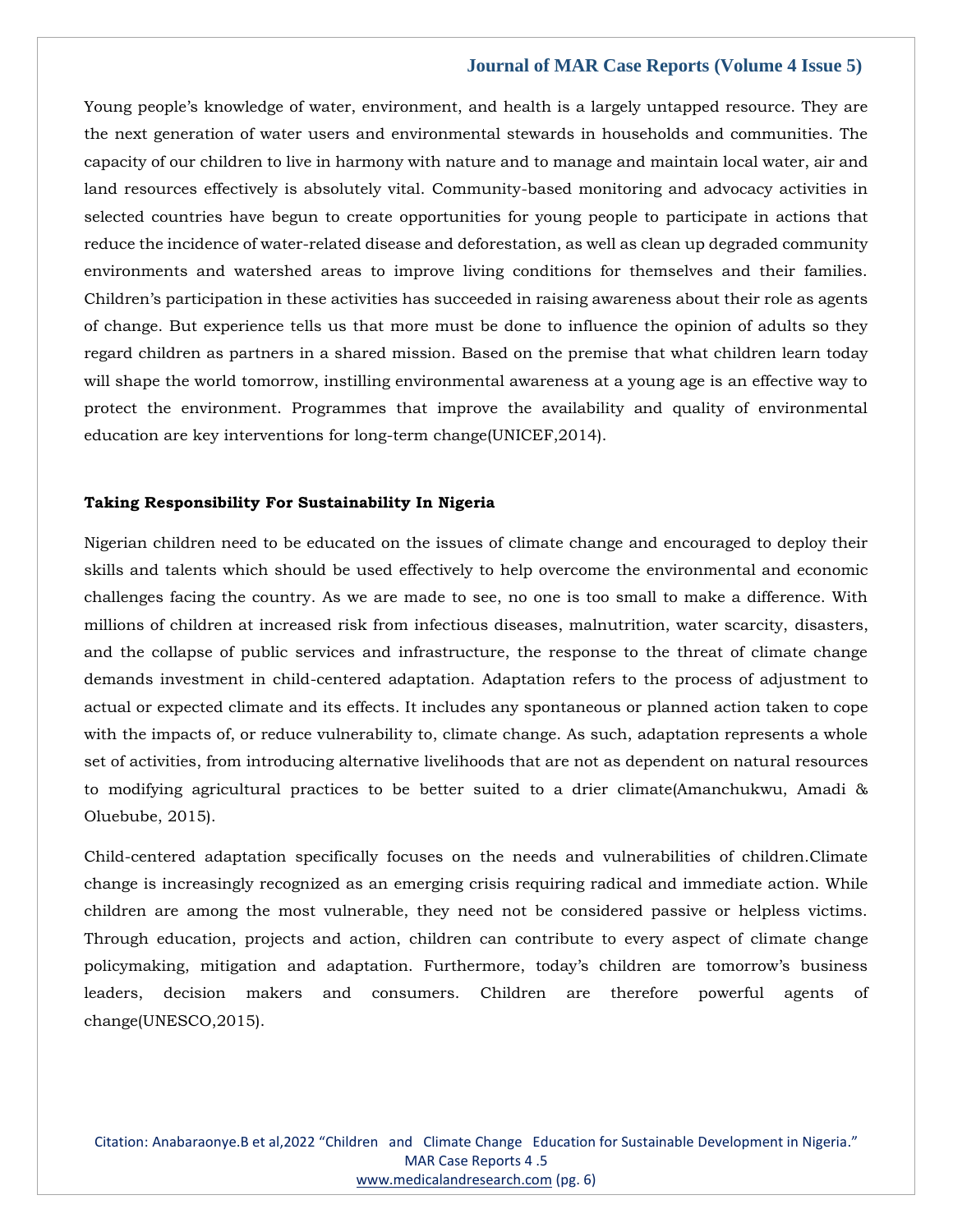## **Poetry As A Valuable Tool For Climate Change Education For The Nigerian Children**

Poetry is one of the valuable tools which can be used in educating the Nigerian children on the impacts of climate change. It can also be used as a tool for climate change adaptation and mitigation. Poetry is beauty and beauty attracts (Pinchuk, 2001). By using poetry as a tool in climate change education, we can promote the right values and behaviours to help protect our environment from environmental degradation and global warming (Anabaraonye, Nji &Hope, 2018). Poetry is a vital and effective tool which can be used in the global response to climate change. It has the capacity to help people easily understand the impact of climate change and global warming, encourages changes in their attitudes and helps them mitigate and adapt to climate change for global sustainability(Anabaraonye, Ewa & Hope, 2021). Poetry with its therapeutic ability has been discovered as valuable tool which can be used to help students and teachers in the various Universities in Nigeria and beyond to understand the impacts of climate change and to learn the adaptation and mitigation strategies for sustainability (Krista,2015).

Poetry helps in language development, creative language skills, writing skills, self-expression, and in the development of natural rhythms. Poetry is important for children, and poetry is good for adults as well (Klein & Longo,2018). The use of poetry in climate change education encourages creativity and increases climate literacy amongst the students and teachers. It also enhances innovative teaching approaches to climate change education in primary schools, secondary schools and in the Universities. It turns out that there are some important developmental benefits of poetry for the Nigerian children (Krista,2015). Poetry has a unique way of expressing emotions, ideas and experiences which is so appealing and attractive to the human mind. It turns out that there are some important psychological, therapeutic and developmental benefits of poetry(Klein &Longo,2018). I believe that conveying the beauty and joy of poetry to Nigerian children is truly important in climate change education for sustainable development in Nigeria. There is so much we can learn from poetry and so much we can teach with poetry including climate change education. It is highly effective for conveying information in a memorable and intimate way(Anabaraonye, Nji & Hope,2018).

# **Conclusion**

It is good to know that through our study, we have discovered that climate change education, mitigation and adaptation is loaded with entrepreneurial opportunities and has the capacity to provide employment for young people nationally and globally(Anabaraonye, Okafor & Eriobu, 2019). Children in Nigeria must be well educated on the issues of climate change and encouraged to deploy their skills and talents which should be used effectively to help overcome the economic challenges facing the country today.

Citation: Anabaraonye.B et al,2022 "Children and Climate Change Education for Sustainable Development in Nigeria." MAR Case Reports 4 .5 [www.medicalandresearch.com](http://www.medicalandresearch.com/) (pg. 7)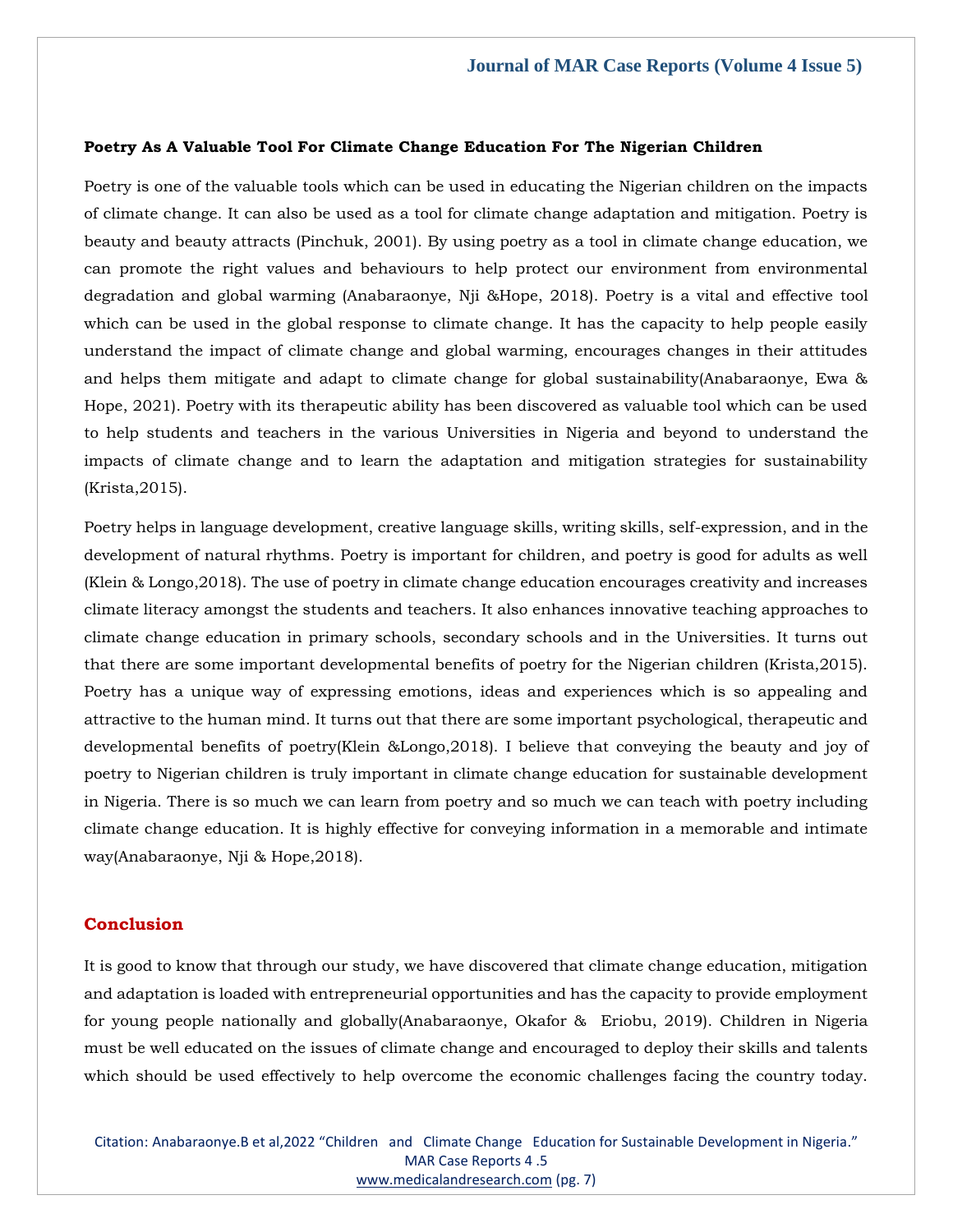This study identified poetry as one of those valuable tools which can be used to educate children in Nigeria. As we are made to see, no one is too small to make a difference.

#### **References**

[1. Amanchukwu,R.N.,Amadi Ali,& Oluebube.N.P.\(2015\) Climate Change Education in Nigeria: The Role](https://www.google.com/search?q=Anatomy%2C+Head+and+Neck%2C+Masseter+Muscle&sxsrf=APq-WBtZPNXn7nvwA125JbGO3ElXLnKBcQ%3A1647248480602&ei=YAQvYrmqJIeG4-EP_L--mAQ&ved=0ahUKEwi52qvknsX2AhUHwzgGHfyfD0MQ4dUDCA4&oq=Anatomy%2C+Head+and+Neck%2C+Masseter+Muscle&gs_lcp=Cgdnd3Mtd2l6EAwyBQghEKABOgcIIxDqAhAnSgQIQRgASgQIRhgAUNEBWNEBYJQHaAFwAXgAgAGMAYgBjAGSAQMwLjGYAQCgAQGgAQKwAQrAAQE&sclient=gws-wiz)  [Of Curriculum Review, Scientific & Academic Publishing,Vol. 5, No. \(3\):71-79](https://www.google.com/search?q=Anatomy%2C+Head+and+Neck%2C+Masseter+Muscle&sxsrf=APq-WBtZPNXn7nvwA125JbGO3ElXLnKBcQ%3A1647248480602&ei=YAQvYrmqJIeG4-EP_L--mAQ&ved=0ahUKEwi52qvknsX2AhUHwzgGHfyfD0MQ4dUDCA4&oq=Anatomy%2C+Head+and+Neck%2C+Masseter+Muscle&gs_lcp=Cgdnd3Mtd2l6EAwyBQghEKABOgcIIxDqAhAnSgQIQRgASgQIRhgAUNEBWNEBYJQHaAFwAXgAgAGMAYgBjAGSAQMwLjGYAQCgAQGgAQKwAQrAAQE&sclient=gws-wiz)

[2. Anabaraonye.B,\(2017\) Climate change education for sustainable development in Nigeria. Review of](https://www.google.com/search?q=Idiopathic+masseter+muscle+hypertrophy%3A+a+case+report.+&sxsrf=APq-WBv3guTu0QlVJwDgRDRhTJu1wgqPqA%3A1647249622521&ei=1ggvYue0H7XDpgfnjI_QDA&ved=0ahUKEwjn9-yEo8X2AhW1oekKHWfGA8oQ4dUDCA4&oq=Idiopathic+masseter+muscle+hypertrophy%3A+a+case+report.+&gs_lcp=Cgdnd3Mtd2l6EAwyBwgjEOoCECcyBwgjEOoCECcyBwgjEOoCECcyBwgjEOoCECcyBwgjEOoCECcyBwgjEOoCECcyBwgjEOoCECcyBwgjEOoCECcyBwgjEOoCECcyBwgjEOoCECdKBAhBGABKBAhGGABQzwVYzwVgrwpoAnABeACAAQCIAQCSAQCYAQCgAQGgAQKwAQrAAQE&sclient=gws-wiz)  [Education, Institute of Education Journal, University of Nigeria, Nsukka. Volume 28:403-414](https://www.google.com/search?q=Idiopathic+masseter+muscle+hypertrophy%3A+a+case+report.+&sxsrf=APq-WBv3guTu0QlVJwDgRDRhTJu1wgqPqA%3A1647249622521&ei=1ggvYue0H7XDpgfnjI_QDA&ved=0ahUKEwjn9-yEo8X2AhW1oekKHWfGA8oQ4dUDCA4&oq=Idiopathic+masseter+muscle+hypertrophy%3A+a+case+report.+&gs_lcp=Cgdnd3Mtd2l6EAwyBwgjEOoCECcyBwgjEOoCECcyBwgjEOoCECcyBwgjEOoCECcyBwgjEOoCECcyBwgjEOoCECcyBwgjEOoCECcyBwgjEOoCECcyBwgjEOoCECcyBwgjEOoCECdKBAhBGABKBAhGGABQzwVYzwVgrwpoAnABeACAAQCIAQCSAQCYAQCgAQGgAQKwAQrAAQE&sclient=gws-wiz) 

[3. Anabaraonye.B., Okafor J. C, & Eriobu.C.M.\(2019\): Green Entrepreneurial Opportunities in Climate](https://www.google.com/search?q=Idiopathic+Masseter+Muscle+Hypertrophy.+&sxsrf=APq-WBs2n6Su5hQXpYgKKLiNnBmIW6IuWw%3A1647249637811&ei=5QgvYqqDMbyJ4-EPuZqUqAU&ved=0ahUKEwjqiZKMo8X2AhW8xDgGHTkNBVUQ4dUDCA4&oq=Idiopathic+Masseter+Muscle+Hypertrophy.+&gs_lcp=Cgdnd3Mtd2l6EAwyBggAEBYQHjoHCCMQ6gIQJ0oECEEYAEoECEYYAFDiAljiAmCVBmgBcAF4AIABaYgBaZIBAzAuMZgBAKABAaABArABCsABAQ&sclient=gws-wiz)  [Change Adaptation and Mitigation for Sustainable Development in Nigeria. Journal of environmental](https://www.google.com/search?q=Idiopathic+Masseter+Muscle+Hypertrophy.+&sxsrf=APq-WBs2n6Su5hQXpYgKKLiNnBmIW6IuWw%3A1647249637811&ei=5QgvYqqDMbyJ4-EPuZqUqAU&ved=0ahUKEwjqiZKMo8X2AhW8xDgGHTkNBVUQ4dUDCA4&oq=Idiopathic+Masseter+Muscle+Hypertrophy.+&gs_lcp=Cgdnd3Mtd2l6EAwyBggAEBYQHjoHCCMQ6gIQJ0oECEEYAEoECEYYAFDiAljiAmCVBmgBcAF4AIABaYgBaZIBAzAuMZgBAKABAaABArABCsABAQ&sclient=gws-wiz)  [and pollution management 2: 102.](https://www.google.com/search?q=Idiopathic+Masseter+Muscle+Hypertrophy.+&sxsrf=APq-WBs2n6Su5hQXpYgKKLiNnBmIW6IuWw%3A1647249637811&ei=5QgvYqqDMbyJ4-EPuZqUqAU&ved=0ahUKEwjqiZKMo8X2AhW8xDgGHTkNBVUQ4dUDCA4&oq=Idiopathic+Masseter+Muscle+Hypertrophy.+&gs_lcp=Cgdnd3Mtd2l6EAwyBggAEBYQHjoHCCMQ6gIQJ0oECEEYAEoECEYYAFDiAljiAmCVBmgBcAF4AIABaYgBaZIBAzAuMZgBAKABAaABArABCsABAQ&sclient=gws-wiz)

[4. Anabaraonye.B,Nji.A.I,Hope.J.\(2018\) Poetry as a valuable tool for climate change education for global](https://www.google.com/search?q=Masseter+muscle+volume+measured+using+ultrasonography+and+its+relationship+with+facial+morphology&sxsrf=APq-WBv05EzFrwstimjS0O60TFNtqCS0CA%3A1647249651679&ei=8wgvYuCNKYTF4-EPx7qJ6AM&ved=0ahUKEwig0-CSo8X2AhWE4jgGHUddAj0Q4dUDCA4&oq=Masseter+muscle+volume+measured+using+ultrasonography+and+its+relationship+with+facial+morphology&gs_lcp=Cgdnd3Mtd2l6EAw6BwgjEOoCECdKBAhBGABKBAhGGABQ-gFY-gFgnAVoAXABeACAAV-IAV-SAQExmAEAoAEBoAECsAEKwAEB&sclient=gws-wiz)  [sustainability. International Journal of Scientific & Engineering Research.Volume 9, Issue 9,September](https://www.google.com/search?q=Masseter+muscle+volume+measured+using+ultrasonography+and+its+relationship+with+facial+morphology&sxsrf=APq-WBv05EzFrwstimjS0O60TFNtqCS0CA%3A1647249651679&ei=8wgvYuCNKYTF4-EPx7qJ6AM&ved=0ahUKEwig0-CSo8X2AhWE4jgGHUddAj0Q4dUDCA4&oq=Masseter+muscle+volume+measured+using+ultrasonography+and+its+relationship+with+facial+morphology&gs_lcp=Cgdnd3Mtd2l6EAw6BwgjEOoCECdKBAhBGABKBAhGGABQ-gFY-gFgnAVoAXABeACAAV-IAV-SAQExmAEAoAEBoAECsAEKwAEB&sclient=gws-wiz) [2018.ISSN 2229-5518,81-85.](https://www.google.com/search?q=Masseter+muscle+volume+measured+using+ultrasonography+and+its+relationship+with+facial+morphology&sxsrf=APq-WBv05EzFrwstimjS0O60TFNtqCS0CA%3A1647249651679&ei=8wgvYuCNKYTF4-EPx7qJ6AM&ved=0ahUKEwig0-CSo8X2AhWE4jgGHUddAj0Q4dUDCA4&oq=Masseter+muscle+volume+measured+using+ultrasonography+and+its+relationship+with+facial+morphology&gs_lcp=Cgdnd3Mtd2l6EAw6BwgjEOoCECdKBAhBGABKBAhGGABQ-gFY-gFgnAVoAXABeACAAV-IAV-SAQExmAEAoAEBoAECsAEKwAEB&sclient=gws-wiz)

[5. Anabaraonye.B, Ewa.B.O, Hope.J\(2021\) The Psychological Benefits of Poetry and Its Innovative Use](https://www.google.com/search?q=The+relationship+between+masseter+muscle+thickness+measured+by+ultrasonography+and+facial+profile+in+young+Korean+adults&sxsrf=APq-WBtk2uG07pJz2-E48sI58IazpNmmDQ%3A1647249666279&ei=AgkvYo_aEOiO4-EPrK6nkAM&ved=0ahUKEwiP49uZo8X2AhVoxzgGHSzXCTIQ4dUDCA4&oq=The+relationship+between+masseter+muscle+thickness+measured+by+ultrasonography+and+facial+profile+in+young+Korean+adults&gs_lcp=Cgdnd3Mtd2l6EAwyBwgjEOoCECcyBwgjEOoCECcyBwgjEOoCECcyBwgjEOoCECcyBwgjEOoCECcyBwgjEOoCECcyBwgjEOoCECcyBwgjEOoCECcyBwgjEOoCECcyBwgjEOoCECdKBAhBGABKBAhGGABQ0ANY0ANgzAdoAXAAeACAAQCIAQCSAQCYAQCgAQGgAQKwAQrAAQE&sclient=gws-wiz)  [in Green Entrepreneurship in Nigeria. Covenant Journal of Entrepreneurship \(CJoE\). 2021; 5: 1-8.](https://www.google.com/search?q=The+relationship+between+masseter+muscle+thickness+measured+by+ultrasonography+and+facial+profile+in+young+Korean+adults&sxsrf=APq-WBtk2uG07pJz2-E48sI58IazpNmmDQ%3A1647249666279&ei=AgkvYo_aEOiO4-EPrK6nkAM&ved=0ahUKEwiP49uZo8X2AhVoxzgGHSzXCTIQ4dUDCA4&oq=The+relationship+between+masseter+muscle+thickness+measured+by+ultrasonography+and+facial+profile+in+young+Korean+adults&gs_lcp=Cgdnd3Mtd2l6EAwyBwgjEOoCECcyBwgjEOoCECcyBwgjEOoCECcyBwgjEOoCECcyBwgjEOoCECcyBwgjEOoCECcyBwgjEOoCECcyBwgjEOoCECcyBwgjEOoCECcyBwgjEOoCECdKBAhBGABKBAhGGABQ0ANY0ANgzAdoAXAAeACAAQCIAQCSAQCYAQCgAQGgAQKwAQrAAQE&sclient=gws-wiz)

[6. Chan Margaret\(2008\)Message from WHO Director General .http://www.who.int/worldhealth](https://www.google.com/search?q=otulinum+Toxin+A+for+Lower+Facial+Contouring%3A+A+Prospective+Study&sxsrf=APq-WBtv7KKmEcxABBdVWyp_QaXrhkxOfg%3A1647249681624&ei=EQkvYrvVJdKe4-EP5dGwsAs&ved=0ahUKEwj7oYSho8X2AhVSzzgGHeUoDLYQ4dUDCA4&oq=otulinum+Toxin+A+for+Lower+Facial+Contouring%3A+A+Prospective+Study&gs_lcp=Cgdnd3Mtd2l6EAw6BwgjEOoCECdKBAhBGABKBAhGGABQ1gJY1gJg6QZoAXAAeACAAXiIAXiSAQMwLjGYAQCgAQGgAQKwAQrAAQE&sclient=gws-wiz)[day/dg\\_message/en/.](https://www.google.com/search?q=otulinum+Toxin+A+for+Lower+Facial+Contouring%3A+A+Prospective+Study&sxsrf=APq-WBtv7KKmEcxABBdVWyp_QaXrhkxOfg%3A1647249681624&ei=EQkvYrvVJdKe4-EP5dGwsAs&ved=0ahUKEwj7oYSho8X2AhVSzzgGHeUoDLYQ4dUDCA4&oq=otulinum+Toxin+A+for+Lower+Facial+Contouring%3A+A+Prospective+Study&gs_lcp=Cgdnd3Mtd2l6EAw6BwgjEOoCECdKBAhBGABKBAhGGABQ1gJY1gJg6QZoAXAAeACAAXiIAXiSAQMwLjGYAQCgAQGgAQKwAQrAAQE&sclient=gws-wiz)

[7. GGW\(2018\)Climate mitigation and adaptation http://www.global-greenhouse](https://www.google.com/search?q=Management+of+Unilateral+Masseter+Hypertrophy+and+Hypertrophic+Scar%E2%80%94A+Case+Repor&sxsrf=APq-WBsb56o4TDzhwZhWye54ttM5EtVMsg%3A1647249697401&ei=IQkvYpiNGOOO4-EP_vWm4Ag&ved=0ahUKEwjYoceoo8X2AhVjxzgGHf66CYwQ4dUDCA4&oq=Management+of+Unilateral+Masseter+Hypertrophy+and+Hypertrophic+Scar%E2%80%94A+Case+Repor&gs_lcp=Cgdnd3Mtd2l6EAw6BwgjEOoCECdKBAhBGABKBAhGGABQ_wFY_wFg2gVoAXAAeACAAXCIAXCSAQMwLjGYAQCgAQGgAQKwAQrAAQE&sclient=gws-wiz)[warming.com/climate-mitigation-and-adaptation.html.](https://www.google.com/search?q=Management+of+Unilateral+Masseter+Hypertrophy+and+Hypertrophic+Scar%E2%80%94A+Case+Repor&sxsrf=APq-WBsb56o4TDzhwZhWye54ttM5EtVMsg%3A1647249697401&ei=IQkvYpiNGOOO4-EP_vWm4Ag&ved=0ahUKEwjYoceoo8X2AhVjxzgGHf66CYwQ4dUDCA4&oq=Management+of+Unilateral+Masseter+Hypertrophy+and+Hypertrophic+Scar%E2%80%94A+Case+Repor&gs_lcp=Cgdnd3Mtd2l6EAw6BwgjEOoCECdKBAhBGABKBAhGGABQ_wFY_wFg2gVoAXAAeACAAXCIAXCSAQMwLjGYAQCgAQGgAQKwAQrAAQE&sclient=gws-wiz)

8. IPCC‐ [Intergovernmental Panel on Climate Change \(2007a\),Climate change 2007: the physical science](https://www.google.com/search?q=Botulinum+toxin+for+masseter+hypertrophy&sxsrf=APq-WBsL20ZdRYdQekHbP0K8SnKOSBuD9Q%3A1647249711977&ei=LwkvYvTlOorE4-EPoomWmAg&ved=0ahUKEwi0ucCvo8X2AhUK4jgGHaKEBYMQ4dUDCA4&oq=Botulinum+toxin+for+masseter+hypertrophy&gs_lcp=Cgdnd3Mtd2l6EAwyBQgAEIAEMgYIABAWEB4yBggAEBYQHjIGCAAQFhAeOgcIIxDqAhAnSgQIQRgASgQIRhgAUPQCWPQCYL0GaAFwAXgAgAFxiAFxkgEDMC4xmAEAoAEBoAECsAEKwAEB&sclient=gws-wiz)  [basis, Cambridge University Press, Cambridge.](https://www.google.com/search?q=Botulinum+toxin+for+masseter+hypertrophy&sxsrf=APq-WBsL20ZdRYdQekHbP0K8SnKOSBuD9Q%3A1647249711977&ei=LwkvYvTlOorE4-EPoomWmAg&ved=0ahUKEwi0ucCvo8X2AhUK4jgGHaKEBYMQ4dUDCA4&oq=Botulinum+toxin+for+masseter+hypertrophy&gs_lcp=Cgdnd3Mtd2l6EAwyBQgAEIAEMgYIABAWEB4yBggAEBYQHjIGCAAQFhAeOgcIIxDqAhAnSgQIQRgASgQIRhgAUPQCWPQCYL0GaAFwAXgAgAFxiAFxkgEDMC4xmAEAoAEBoAECsAEKwAEB&sclient=gws-wiz)

[9. Krista.G.,\(2015\) The benefits of poetry for children. http://teachingbabytoread.com/benefits-of](https://www.google.com/search?q=Mandibular+angle+resection+and+masticatory+muscle+hypertrophy+%E2%80%93+A+technical+note+and+morphological+optimization&sxsrf=APq-WBuQ-JxEVGgtMTAVS5mWYFfpqjg3BQ%3A1647249729103&ei=QQkvYvf9BfOG4-EPhZCAuAk&ved=0ahUKEwi3ota3o8X2AhVzwzgGHQUIAJcQ4dUDCA4&oq=Mandibular+angle+resection+and+masticatory+muscle+hypertrophy+%E2%80%93+A+technical+note+and+morphological+optimization&gs_lcp=Cgdnd3Mtd2l6EAwyBwgjEOoCECcyBwgjEOoCECcyBwgjEOoCECcyBwgjEOoCECcyBwgjEOoCECcyBwgjEOoCECcyBwgjEOoCECcyBwgjEOoCECcyBwgjEOoCECcyBwgjEOoCECdKBAhBGABKBAhGGABKBAhBGABKBAhGGABQsxJYsxJg_hdoAXABeACAAQCIAQCSAQCYAQCgAQGgAQKwAQrAAQE&sclient=gws-wiz)[poetry-for-children/.](https://www.google.com/search?q=Mandibular+angle+resection+and+masticatory+muscle+hypertrophy+%E2%80%93+A+technical+note+and+morphological+optimization&sxsrf=APq-WBuQ-JxEVGgtMTAVS5mWYFfpqjg3BQ%3A1647249729103&ei=QQkvYvf9BfOG4-EPhZCAuAk&ved=0ahUKEwi3ota3o8X2AhVzwzgGHQUIAJcQ4dUDCA4&oq=Mandibular+angle+resection+and+masticatory+muscle+hypertrophy+%E2%80%93+A+technical+note+and+morphological+optimization&gs_lcp=Cgdnd3Mtd2l6EAwyBwgjEOoCECcyBwgjEOoCECcyBwgjEOoCECcyBwgjEOoCECcyBwgjEOoCECcyBwgjEOoCECcyBwgjEOoCECcyBwgjEOoCECcyBwgjEOoCECcyBwgjEOoCECdKBAhBGABKBAhGGABKBAhBGABKBAhGGABQsxJYsxJg_hdoAXABeACAAQCIAQCSAQCYAQCgAQGgAQKwAQrAAQE&sclient=gws-wiz)

10. Lu, J. L. D. P. (2016). Impact of climate change on human health. Acta Medica Philippina. [https://doi.org/10.1007/978-3-319-16751-0\\_53](https://doi.org/10.1007/978-3-319-16751-0_53)

11. Nakagawa.M.(2015)The Science of Climate Change.https://yali.state.gov/courses/climate

12. PAHO. (2013). Health, Environment and Sustainable Development: Towards the Future We Want A collection of texts based on the PAHO Seminar Series towards Rio+20 that occurred in the period between 8 February and. Washington, DC. Retrieved from <https://www.paho.org/hq/dmdocuments/2013/seminario-rio-20-eng.pdf>

13. Pinchuk.V. (2001) [https://www.brainyquote.com/quotes/victor\\_pinchuk \\_540337](https://www.brainyquote.com/quotes/victor_pinchuk%20_540337)

Citation: Anabaraonye.B et al,2022 "Children and Climate Change Education for Sustainable Development in Nigeria." MAR Case Reports 4 .5 [www.medicalandresearch.com](http://www.medicalandresearch.com/) (pg. 8)